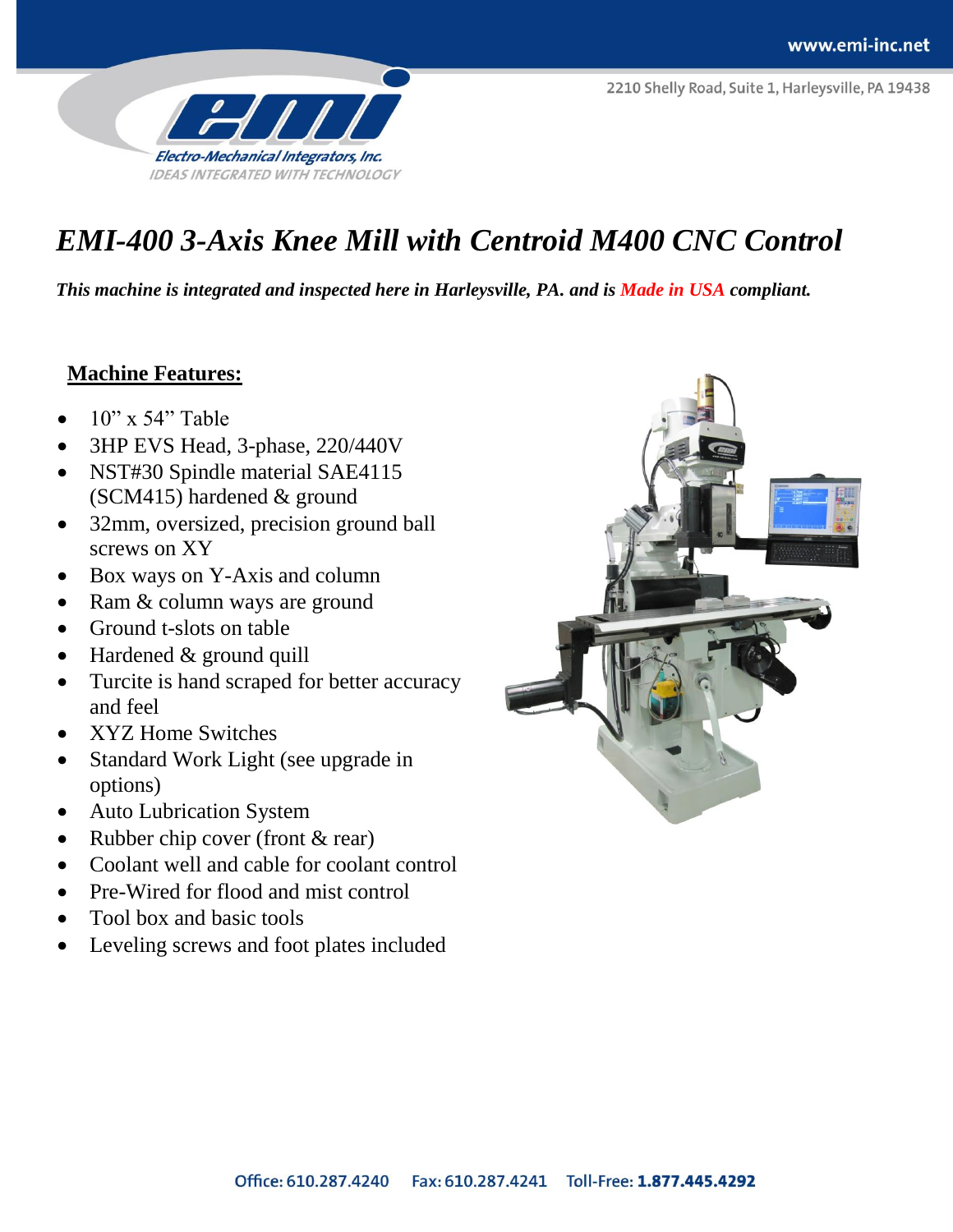2210 Shelly Road, Suite 1, Harleysville, PA 19438



## **Machine Specifications:**

| Table:                              | $10"$ x 54" (250 x 1370mm)        |
|-------------------------------------|-----------------------------------|
| T-Slot No. x Size:                  | $3 \times 5/8$ " (3 x 15.87mm)    |
| Longitudinal Travel:                | $32 - 5/8$ " (830mm)              |
| <b>Cross Travel:</b>                | 15" (380mm)                       |
| Knee Travel:                        | 14" (355mm)                       |
| Quill Travel (Z):                   | 5" (127mm)                        |
| Ram Travel:                         | 22" (560mm)                       |
| Table to Spindle Nose:              | $5-7/8$ " - 20-3/4" (150mm-528mm) |
| <b>Swivel on Turret:</b>            | 360°                              |
| Swiveling Angle and Head $(R &L)$ : | 90°                               |
| Head Tilt (Up & Down):              | $45^{\circ}$                      |
| Spindle to Column:                  | $6-5/8$ " - 28-3/4" (168mm-730mm) |
| Spindle Motor:                      | 3HP, 3-Phase, 220/440V            |
| Spindle Taper:                      | <b>NST #30</b>                    |
| Spindle Speed:                      | 60-4500RPM                        |
| Dimensions (LxWxH)                  | 94" x 72" x 72"                   |
| Weight:                             | 3080 lbs (1400kg)                 |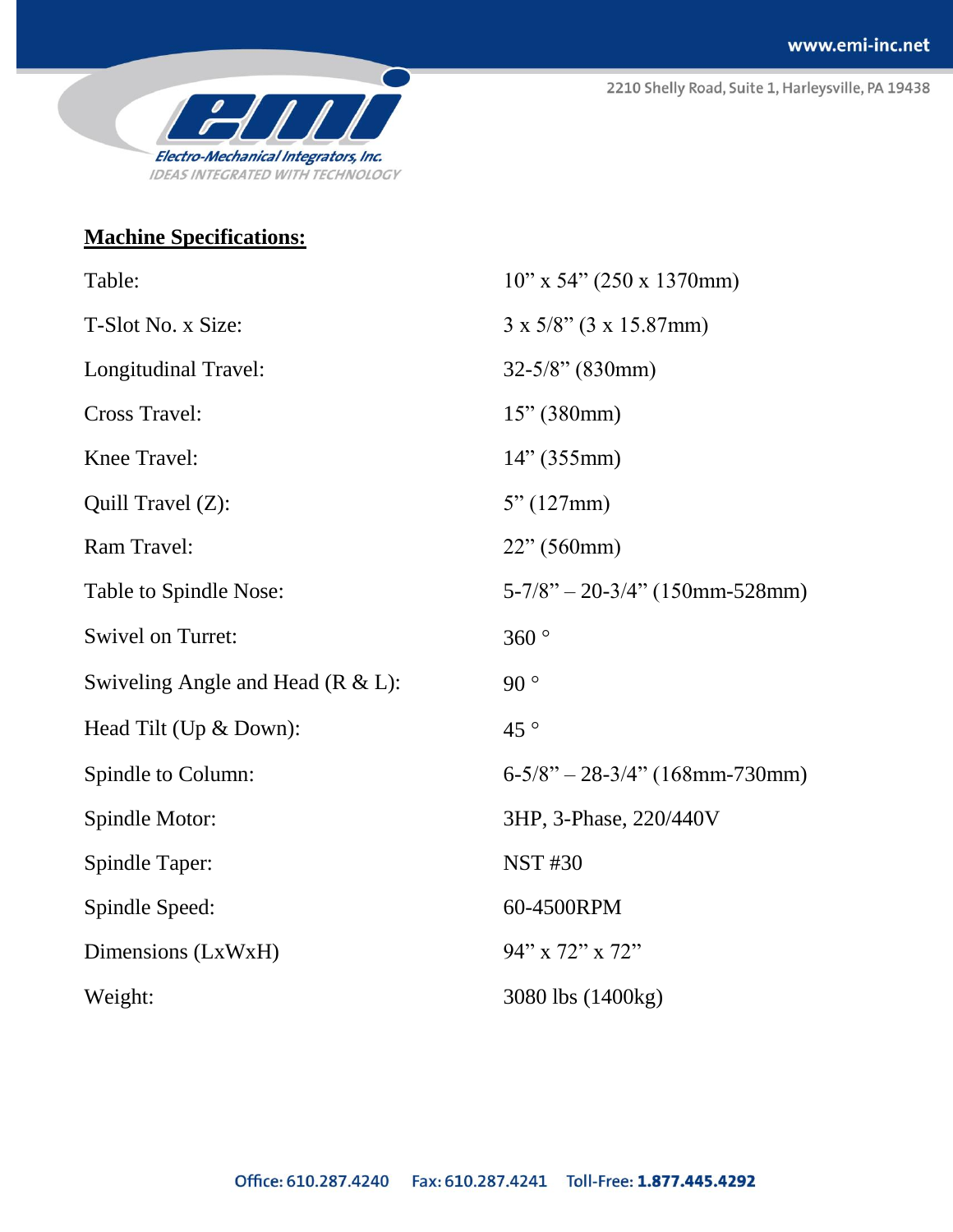2210 Shelly Road, Suite 1, Harleysville, PA 19438



## **Centroid M400 CNC DC Control, Software Version 3.14**

General Description: Simply the best choice for people who want both Conversational and G-Code programming capabilities. Windows 8, USB, Ethernet, Touch Screen, Full Key Board, Remote Support and Diagnostics and File Storage is Practically Unlimited.

#### *Mill Software Pkg "A" Includes:*

|                                                        | \$30,100.00 |
|--------------------------------------------------------|-------------|
| Learn more details www.centroidcnc.com/                |             |
| 4th Axis Software                                      |             |
| Programmable Multi Range Spindle Speed Control         |             |
| Sub Programs and Macros, Fanuc Style                   |             |
| <b>Conversational Depth Repeats</b>                    |             |
| <b>Conversational Repeats and Arrays</b>               |             |
| Irregular Pocket Clean Out                             |             |
| Thread Milling                                         |             |
| <b>Compression Tapping</b>                             |             |
| Drill, Peck, Deep Hole Drilling Cycles                 |             |
| <b>Cutter Compensation, Fanuc Style</b>                |             |
| Work Coordinates Systems (G54-59)                      |             |
| 4MB Part Program Size                                  |             |
| Note Pad <sup>++</sup> Context Sensitive G-Code Editor |             |
| <b>Intercon Conversational Programming</b>             |             |

#### **Additional Options:**